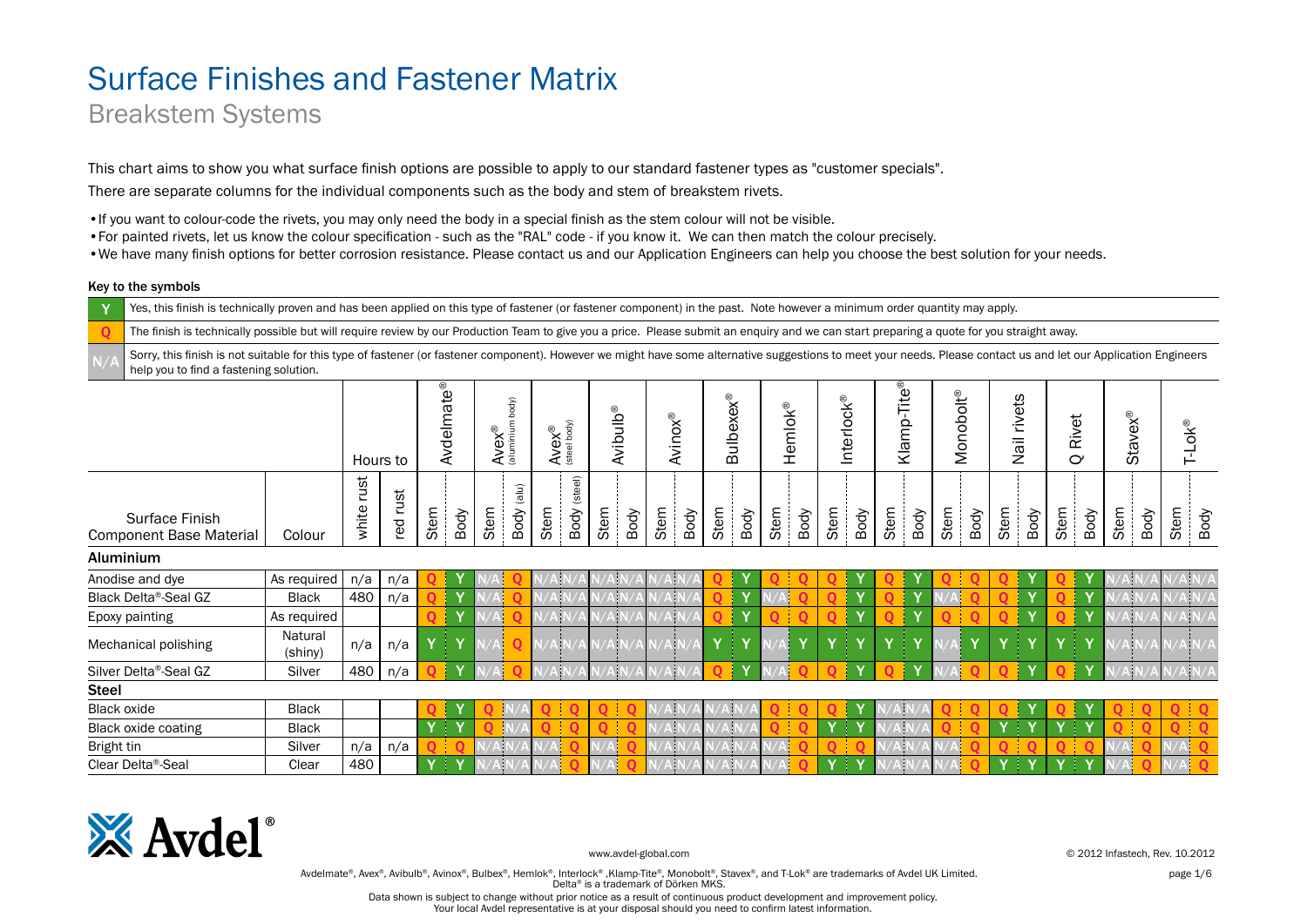Breakstem Systems

#### Key to the symbols

|                                                                                                                                                                                                                                                            | Yes, this finish is technically proven and has been applied on this type of fastener (or fastener component) in the past. Note however a minimum order quantity may apply.<br>The finish is technically possible but will require review by our Production Team to give you a price. Please submit an enquiry and we can start preparing a quote for you straight away. |               |                |               |                        |              |                                 |             |                             |                |                      |                |                   |                           |                |              |                |                |             |              |                          |                          |             |              |                       |                |                |             |           |
|------------------------------------------------------------------------------------------------------------------------------------------------------------------------------------------------------------------------------------------------------------|-------------------------------------------------------------------------------------------------------------------------------------------------------------------------------------------------------------------------------------------------------------------------------------------------------------------------------------------------------------------------|---------------|----------------|---------------|------------------------|--------------|---------------------------------|-------------|-----------------------------|----------------|----------------------|----------------|-------------------|---------------------------|----------------|--------------|----------------|----------------|-------------|--------------|--------------------------|--------------------------|-------------|--------------|-----------------------|----------------|----------------|-------------|-----------|
| $\mathbf 0$                                                                                                                                                                                                                                                |                                                                                                                                                                                                                                                                                                                                                                         |               |                |               |                        |              |                                 |             |                             |                |                      |                |                   |                           |                |              |                |                |             |              |                          |                          |             |              |                       |                |                |             |           |
| Sorry, this finish is not suitable for this type of fastener (or fastener component). However we might have some alternative suggestions to meet your needs. Please contact us and let our Application Engineers<br>help you to find a fastening solution. |                                                                                                                                                                                                                                                                                                                                                                         |               |                |               |                        |              |                                 |             |                             |                |                      |                |                   |                           |                |              |                |                |             |              |                          |                          |             |              |                       |                |                |             |           |
|                                                                                                                                                                                                                                                            |                                                                                                                                                                                                                                                                                                                                                                         |               | Hours to       |               | Avdelmate <sup>®</sup> |              | body)<br>$A$ ve $x^{\circledR}$ |             | $A$ <b>VeX</b> <sup>®</sup> |                | Avibulb <sup>®</sup> |                | <b>Avinox®</b>    | <b>Bulbexex®</b>          |                | Hemlok®      |                | Interlok®      |             |              | Monobolt <sup>®</sup>    |                          | Nail rivets |              | Rivet<br>$\mathbf{C}$ |                | <b>Stavex®</b> |             | $T-LOK^@$ |
| Surface Finish<br><b>Component Base Material</b>                                                                                                                                                                                                           | Colour                                                                                                                                                                                                                                                                                                                                                                  | rust<br>white | rust<br>red    | Stem          | Body                   | Stem         | (iu e)<br>Body                  | Stem        | Body (steel)                | Stem           | Body                 | Stem           | Body              | Stem<br>Body              | Stem           | Body         | Stem           | Body           | Stem        | Stem<br>Body |                          | Stem<br>Body             | Body        | Stem         | Body                  | Stem           | Body           | Stem        | Body      |
| <b>Steel</b>                                                                                                                                                                                                                                               |                                                                                                                                                                                                                                                                                                                                                                         |               |                |               |                        |              |                                 |             |                             |                |                      |                |                   |                           |                |              |                |                |             |              |                          |                          |             |              |                       |                |                |             |           |
| Corrosion prevention of<br>unplated items                                                                                                                                                                                                                  |                                                                                                                                                                                                                                                                                                                                                                         |               |                | $Y \parallel$ |                        | 0            |                                 |             |                             |                | 0                    |                | ψ                 |                           | 0              | Q            | Y              | ÷              |             |              |                          |                          | 4           | Y            | Ť                     |                |                | Q           |           |
| Electroplated zinc base coat<br>+ aluminium-rich organic top<br>coat (Magni 560)                                                                                                                                                                           | Silver/Grey                                                                                                                                                                                                                                                                                                                                                             |               | 860            | $\mathbf{O}$  |                        | $\mathbf{O}$ |                                 | $\mathbf 0$ | N/A                         | N/A            | $\mathbf 0$          | $N/A$ N        |                   | ۱N                        |                | $\mathbf{O}$ | $\overline{O}$ | $\mathbf 0$    | $N/A$ $N/A$ |              |                          | $\Omega$<br>$\mathbf{O}$ | $\Omega$    | $\mathbf{O}$ | $\mathbf 0$           |                | Aļ             |             |           |
| Epoxy painting                                                                                                                                                                                                                                             | As required                                                                                                                                                                                                                                                                                                                                                             |               |                |               | <u>ਂ Y</u>             |              |                                 |             |                             |                |                      | $\overline{A}$ |                   |                           |                |              | Y              | ∣ Y            | N.          |              |                          |                          | ∃Υ          | Y            | 1 Y                   |                |                |             |           |
| Heat treatment black oxide                                                                                                                                                                                                                                 | Black/Blue                                                                                                                                                                                                                                                                                                                                                              |               |                |               | $Y \parallel Y$        |              | A N                             |             | AF                          |                | ۹ļ۱                  | $\overline{A}$ |                   | A N                       | $N/A$ $N$      |              | Y              | ∣ Y            | Ŵ           |              | ۹ļ۱                      |                          | .   Υ       | Y            | ∣ Y                   |                | N/A            |             |           |
| Inorganic zinc-rich base coat<br>+ aluminium-rich top coat<br>(Magni 565)                                                                                                                                                                                  | Silver/Grev                                                                                                                                                                                                                                                                                                                                                             |               | 860            |               | ੀ Y                    |              | $O$ $N/A$                       |             | $Q$ $N/A$                   |                | $O$ $N/A$            |                | $N/A$ $N/A$ $N/A$ | A N,                      | $\overline{Q}$ | -İN.         | Y              | .   γ          | V/A N       |              | $Q$ $N/A$                |                          | .   Υ       | Y            | Ł<br>$\mathbf{Y}$     | $\overline{Q}$ |                |             | $Q$ N/A   |
| Light blue Delta®-Seal Duplex                                                                                                                                                                                                                              | Blue                                                                                                                                                                                                                                                                                                                                                                    |               |                |               | $01$ 0                 | O            |                                 |             | $\Omega$                    | $\sqrt{A}$     |                      | $\overline{A}$ |                   | ۹N                        | N/A            | $\mathbf 0$  | $\mathbf{O}$   | $\blacksquare$ | $\sqrt{A}$  |              | $\mathsf{A}$<br>$\Omega$ | $\Omega$                 | ் 0         | $\mathbf{O}$ | $\blacksquare$        |                | N/A            |             |           |
| Mechanical aluminium/zinc<br>+ clear                                                                                                                                                                                                                       | Silver                                                                                                                                                                                                                                                                                                                                                                  |               | 96             |               | $Y \parallel Y$        |              |                                 |             | AİN                         |                | V/A N/A              | $V$ A $N$      |                   | $\mathbf{A}$ $\mathbf{D}$ | Q              | Q            | Y              | ÷              | ŃВ          |              | QI<br>$\Omega$           |                          | 4<br>Y      | Y            | Ť<br>Y                |                | ۸ħ             |             |           |
| Mechanical zinc + clear<br>passivation                                                                                                                                                                                                                     | Clear                                                                                                                                                                                                                                                                                                                                                                   | 72            | 240            |               | .   γ                  |              | AN                              |             | AN/                         |                | <b>AN</b>            | <b>AN</b>      |                   | Alv                       | $\mathbf{O}$   | $\mathbf{Q}$ | Y              | Ť              | Ŵ           |              | 0 l<br>$\mathbf 0$       |                          | 47<br>Y     | Y            | Ł<br>Y                | $\Omega$       | $\mathbf{O}$   |             | $V/A$ N/A |
| Mechanical zinc + clear<br>passivation + top coat                                                                                                                                                                                                          | Silver/Grey                                                                                                                                                                                                                                                                                                                                                             | 72            | 384            | Y             | Ŧ                      |              |                                 | O.          | $\mathbf 0$                 | $V/A$ N        |                      | AN             |                   | ١N                        | 0              | $\mathbf{O}$ | Y              |                | Ŵ           |              | 0 i<br>$\Omega$          |                          | J<br>Y      | Y            | Ł<br>Y                |                | 0              | 0           |           |
| Molybdenum Disulphide Lube                                                                                                                                                                                                                                 | Grey/Black                                                                                                                                                                                                                                                                                                                                                              |               |                |               |                        |              |                                 |             | AN                          | $\sqrt{A}N$    |                      | АP             |                   |                           |                | $\Omega$     | $\Omega$       |                | ١þ          |              |                          |                          | $\Omega$    | $\Omega$     | $\mathbf 0$           |                | N/A            |             | $/A$ N/A  |
| Phosphate                                                                                                                                                                                                                                                  | <b>Black</b>                                                                                                                                                                                                                                                                                                                                                            |               | $\overline{7}$ |               |                        | Y            |                                 | 0           | $\mathbf 0$                 | $\overline{Q}$ | $\mathbf 0$          | $N/A$ N        |                   | A N                       | Q              | $\mathbf{O}$ | $\overline{Q}$ | Y              | /A          |              | Ō.<br>$\Omega$           | $\Omega$                 | Ÿ           | $\Omega$     | $\mathbf{Y}$          |                |                | $\mathbf 0$ |           |



www.avdel-global.com © 2012 Infastech, Rev. 10.2012

Avdelmate®, Avex®, Avibulb®, Avinox®, Bulbex®, Hemlok®, Interlock®, Klamp-Tite®, Monobolt®, Stavex®, and T-Lok® are trademarks of Avdel UK Limited. page 2/6 Delta® is a trademark of Dörken MKS.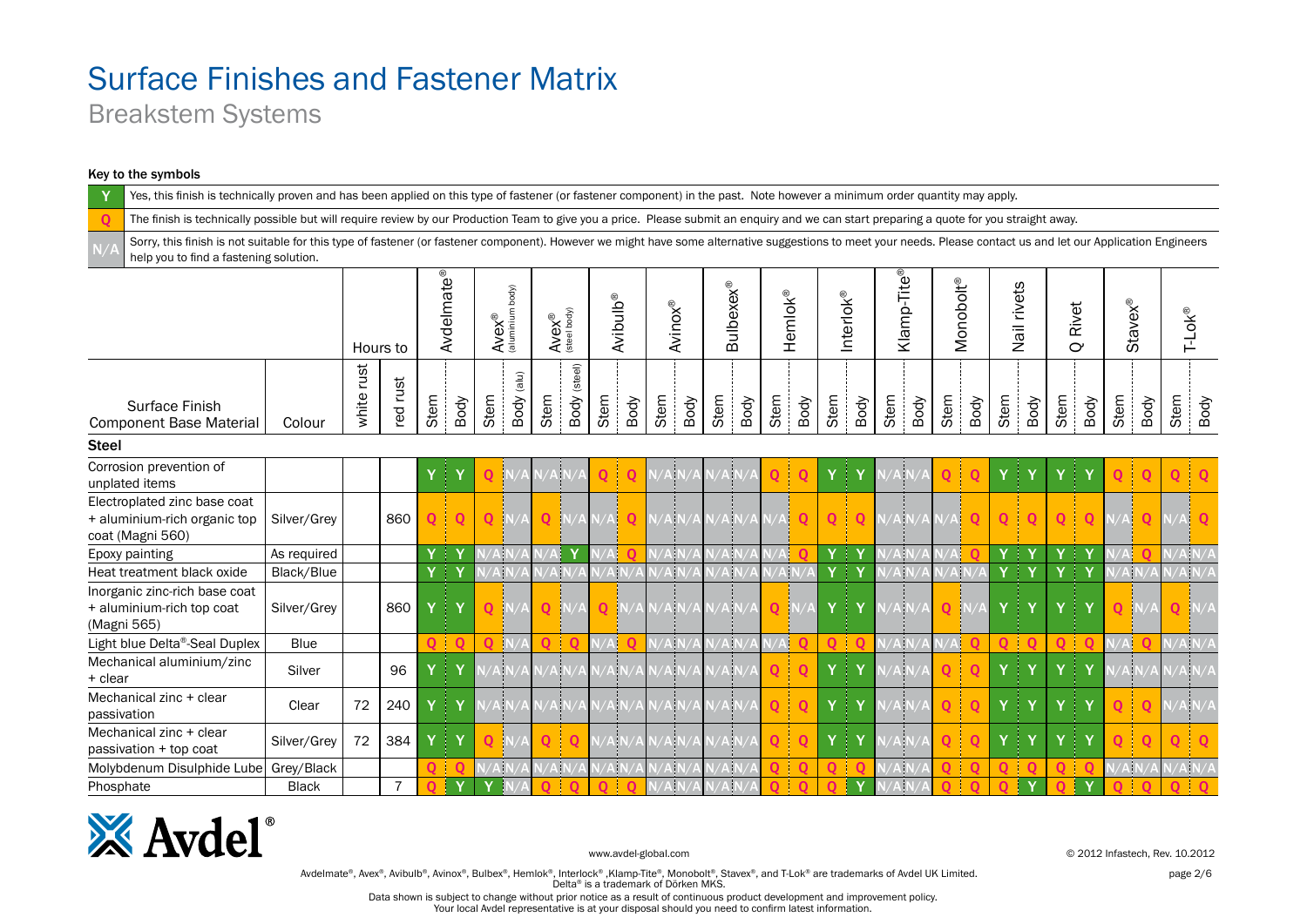Breakstem Systems

#### Key to the symbols

Yes, this finish is technically proven and has been applied on this type of fastener (or fastener component) in the past. Note however a minimum order quantity may apply. The finish is technically possible but will require review by our Production Team to give you a price. Please submit an enquiry and we can start preparing a quote for you straight away. Sorry, this finish is not suitable for this type of fastener (or fastener component). However we might have some alternative suggestions to meet your needs. Please contact us and let our Application Engineers help you to find a fastening solution.Avdelmate<sup>®</sup> Klamp-Tite® Avdelmate® **Klamp-Tite**® **Monobolt<sup>®</sup> Bulbexex®** Monobolt® body) **Vail rivets** Bulbexex® Nail rivets (aluminium body) Hemlok® Interlok® Avibulb® Avinox® Stavex® Rivet  $A$ ve $x^{\circledR}$ T-Lok®  $A$ v $ex^{\circledR}$ <br>(steel body) (steel body) Hours to  $\alpha$ Body (steel) white rust white rust Body (alu) red rust Stem Stem Stem Stem Stem Stem Stem Stem Stem Stem Stem Stem Body Body Stem Body Body Body Body Body Body Body Stem Body Body Body Surface Finish Component Base Material | Colour Steel Phosphate + Delta®-Seal As required 120 Y Y N/A N/A N/A Q N/A Q N/A N/A N/A N/A N/A Q Y Y N/A N/A N/A Q Y Y Y Y N/A Q N/A Q Phosphate + Delta®-Tone + black Delta®-Seal GZ Black (matt) 240 Y Y N/A N/A N/A Q N/A Q N/A N/A N/A N/A Q Y Y N/A N/A Q Y Y Y Y Y N/A Q N/A N/A Phosphate + silver Delta®- Tone + silver Delta®-Seal Silver/Grey 20 240 Y Y Q N/A Q Q N/A Q N/A N/A N/A N/A N/A Q Y Y N/A N/A Q Y Y Y Y Y WA Q Q N/A Tin/Zinc self colour Grey 48 1000 Y Y Q N/A Q Q Q Q N/A N/A N/A N/A Q Q Y Y N/A N/A Q Q Y Y Y Y Q Q Q Q Zinc + black Delta®-Seal GZ Black (matt) 120 240 Y Y N/A N/A N/A Q N/A Q N/A N/A N/A N/A N/A Q Y Y N/A N/A N/A Q Y Y Y Y N/A Q N/A N/A Zinc + black passivation / Class <sup>5</sup> Type <sup>11</sup> Black (matt) <sup>24</sup> <sup>72</sup> <sup>Q</sup> <sup>Y</sup> <sup>Q</sup> N/A <sup>Q</sup> <sup>Q</sup> <sup>Q</sup> <sup>Q</sup> N/A N/A N/A N/A <sup>Q</sup> <sup>Q</sup> <sup>Q</sup> <sup>Y</sup> N/A N/A <sup>Q</sup> <sup>Q</sup> <sup>Q</sup> <sup>Y</sup> <sup>Q</sup> <sup>Y</sup> <sup>Q</sup> <sup>Q</sup> <sup>Q</sup> <sup>Q</sup> Zinc+clear passivation Clear 96 240 <mark>Y Y Y Y Y N/A Y Y Y Q Y Y</mark> N/A N/A N/A <mark>N/A Q <mark>Q</mark> Y Y Y Y Y Y Y Y Y Y Y Y Y Q i Q</mark> Zinc + clear passivation 18µm Clear 96 240 Q Y N/A N/A N/A N/A N/A N/A N/A N/A N/A N/A N/A N/A Q Y N/A N/A N/A N/A Q Y Q Y N/A N/A N/A N/A  $\sum$  Zinc (5µm) + clear passivation Clear 72 120 Y Y Y Q N/A Q O Y O Y Q N/A N/A N/A N/A Q O Y Y Y N/A N/A Zinc + clear passivation + top seal Clear Clear 96 384 Y Y Q N/A Q Q Q Q N/A N/A N/A N/A Q Q Y Y N/A N/A Q Q Y Y Y Y Y Q Q Q Q Q Zinc (5µm) + clear passivation 2nio (opini) + cicar passivadori | Clear | 96 | 120 | Υ | Υ | <mark>Q |</mark>N/A <mark>| Q | Q | Q | Q | N</mark>/A|N/A|N/A| <mark>Q | Q | Υ | Υ | Υ | Υ | Υ | Υ | Υ | Ο | Q | Q | Q</mark> | Q | Q | Q Zinc + clear passivation + leach and seal / Class 5 Clear | 120 | 400 | Y | Y | <mark>Q |</mark>N/A <mark>| Q | Q | Q | Q</mark> |N/A N/A N/A N/A | Q | Q | Y | Y | N | Y | Y | Y | Y | V | V | <mark>Q | Q | Q</mark> | Q Type 1 (Ford S437)



www.avdel-global.com © 2012 Infastech, Rev. 10.2012

Avdelmate®, Avex®, Avibulb®, Avinox®, Bulbex®, Hemlok®, Interlock®, Klamp-Tite®, Monobolt®, Stavex®, and T-Lok® are trademarks of Avdel UK Limited. page 3/6 Delta® is a trademark of Dörken MKS.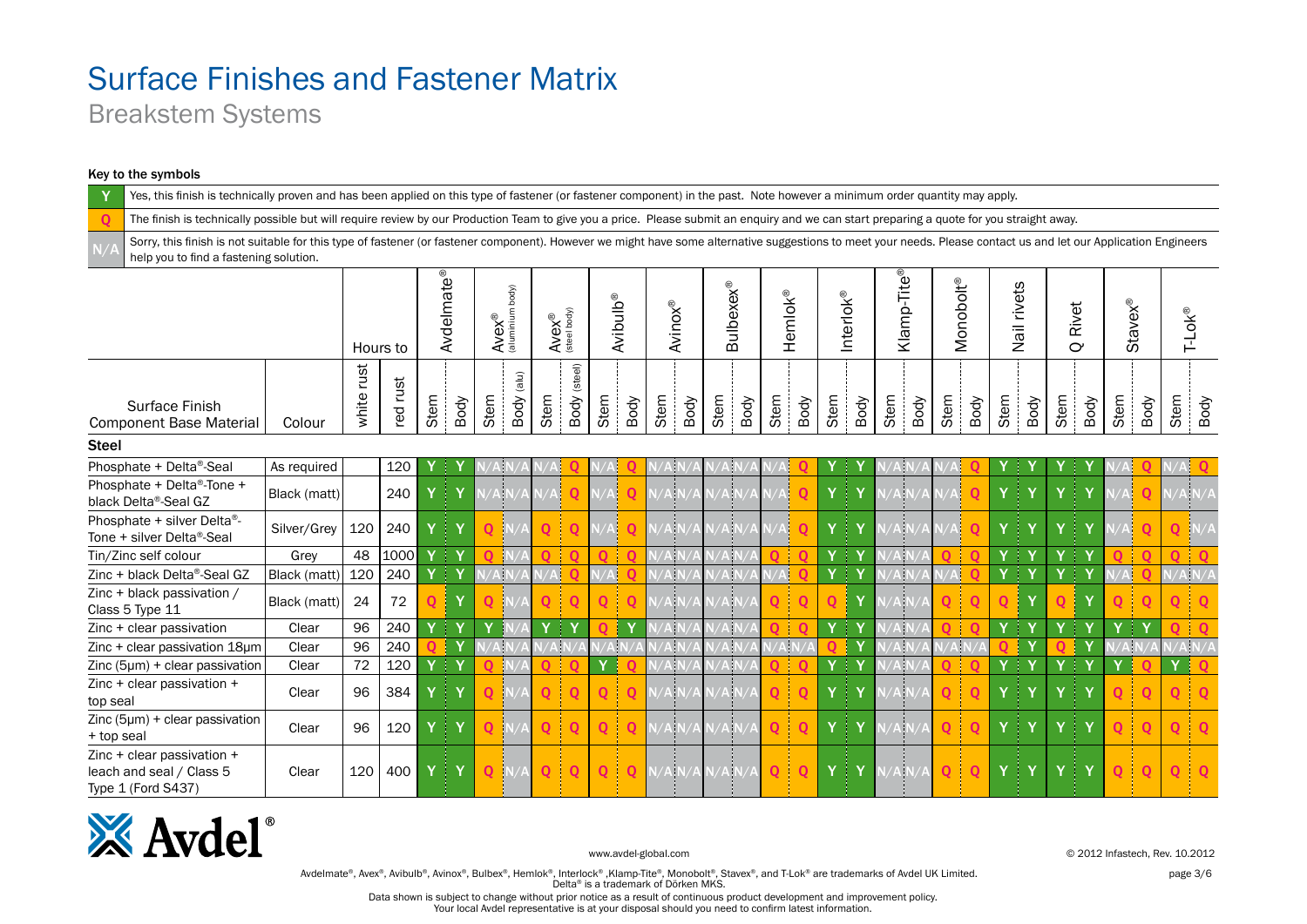Breakstem Systems

#### Key to the symbols

Yes, this finish is technically proven and has been applied on this type of fastener (or fastener component) in the past. Note however a minimum order quantity may apply. The finish is technically possible but will require review by our Production Team to give you a price. Please submit an enquiry and we can start preparing a quote for you straight away. Sorry, this finish is not suitable for this type of fastener (or fastener component). However we might have some alternative suggestions to meet your needs. Please contact us and let our Application Engineers help you to find a fastening solution.Avdelmate<sup>®</sup> Klamp-Tite® Avdelmate® Klamp-Tite<sup>®</sup> Monobolt<sup>®</sup> Monobolt® **Bulbexex®** Nail rivets body) Bulbexex® Nail rivets (aluminium body) Interlok® Hemlok® Avibulb® Avinox® Rivet Stavex®  $A$ ve $X^{\circledR}$ T-Lok®  $A$ ve $X^{\circledR}$ (steel body)  $\alpha$ Hours to Body (steel) white rust white rust Body (alu) red rust Stem Stem Stem Stem Stem Stem Stem Stem Stem Stem Stem Stem Stem Stem Body Body Body Body Body Body Body Body Body Body Body Body Surface Finish Component Base Material | Colour Steel Zinc + clear passivation + top seal/torque modifier Clear <sup>96</sup> <sup>240</sup> <sup>Y</sup> <sup>Y</sup> N/A N/A N/A N/A N/A N/A N/A N/A N/A N/A <sup>Q</sup> <sup>Q</sup> <sup>Y</sup> <sup>Y</sup> N/A N/A <sup>Q</sup> <sup>Q</sup> <sup>Y</sup> <sup>Y</sup> <sup>Y</sup> <sup>Y</sup> N/A N/A N/A N/A Zinc + silver Delta®-Seal Silver/Grey 240 480 Y Y N/A N/A N/A Q N/A Q N/A N/A N/A N/A N/A Q Y Y N/A N/A N/A Q Y Y Y Y N/A Q N/A N/A Zinc phosphate (dry) Grey/Black Q Q Q N/A N/A N/A N/A N/A N/A N/A N/A N/A <mark>Q Q Q Q Q Q Q Q Q Q Q Q Q Q N/A N/A N/A</mark> N/A Zinc/Iron + black passivation Black 120 480 Q Q Q N/A Q Q Q Q N/A N/A N/A N/A Q Q Q Q N/A N/A Q Q Q Q Q Q Q Q Q Q Zinc/Nickel + black Delta®- Black 51000 | 48 | 480 | Q | Q | N/A N/A | Q | N/A | Q | N/A N/A | N/A | N/A | Q | Q | Q | N/A | N/A | Q | Q | Q | Q | Q | Q | Q | N/A | Q | Q | N/A | Q Seal Zinc/Nickel + black passivation <sup>+</sup> seal Black <sup>240</sup> <sup>720</sup> <sup>Y</sup> <sup>Y</sup> <sup>Q</sup> N/A <sup>Q</sup> <sup>Q</sup> <sup>Q</sup> <sup>Q</sup> N/A N/A N/A N/A <sup>Q</sup> <sup>Q</sup> <sup>Y</sup> <sup>Y</sup> N/A N/A <sup>Q</sup> <sup>Q</sup> <sup>Y</sup> <sup>Y</sup> <sup>Y</sup> <sup>Y</sup> <sup>Q</sup> <sup>Q</sup> <sup>Q</sup> <sup>Q</sup> Zinc/Nickel + clear passivation /C1T3 Clear <sup>120</sup> <sup>720</sup> <sup>Y</sup> <sup>Y</sup> <sup>Q</sup> N/A <sup>Q</sup> <sup>Y</sup> <sup>Q</sup> <sup>Q</sup> N/A N/A N/A N/A <sup>Q</sup> <sup>Q</sup> <sup>Y</sup> <sup>Y</sup> N/A N/A <sup>Q</sup> <sup>Q</sup> <sup>Y</sup> <sup>Y</sup> <sup>Y</sup> <sup>Y</sup> <sup>Q</sup> <sup>Q</sup> <sup>Q</sup> <sup>Q</sup> Zinc/Nickel + clear passivation + seal Clear 240 720 Y Y Y Q N/A Q Q Q Q Q N/A N/A N/A N/A Q Q Y Y Y N/A N/A Q Q Q Y Y Y Y Y Q Q Q Q Zinc/Nickel + clear passivation + seal (Spec. for VW Clear | 240 | 720 | Y | Y | <mark>Q |</mark>N/A <mark>| Q | Q | Q | Q</mark> | N/A N/A N/A N/A | Q | Q | Y | Y | N | Y | Y | Y | Y | V | V | Q | Q | Q | Q | Q "r643") Zinc/Nickel + clear passivation + seal/torque modifier Clear | 240 | 720 | Y | Y | Q |N/A | Q | Q | Q | Q |N/A N/A N/A N/A | Q | Q | Y | Y | N | Y | Y | Y | Y | V | Q | Q | Q | Q | Q (Spec. for VW, DBL & BMW)



www.avdel-global.com © 2012 Infastech, Rev. 10.2012

Avdelmate®, Avex®, Avibulb®, Avinox®, Bulbex®, Hemlok®, Interlock®, Klamp-Tite®, Monobolt®, Stavex®, and T-Lok® are trademarks of Avdel UK Limited. page 4/6 Delta® is a trademark of Dörken MKS.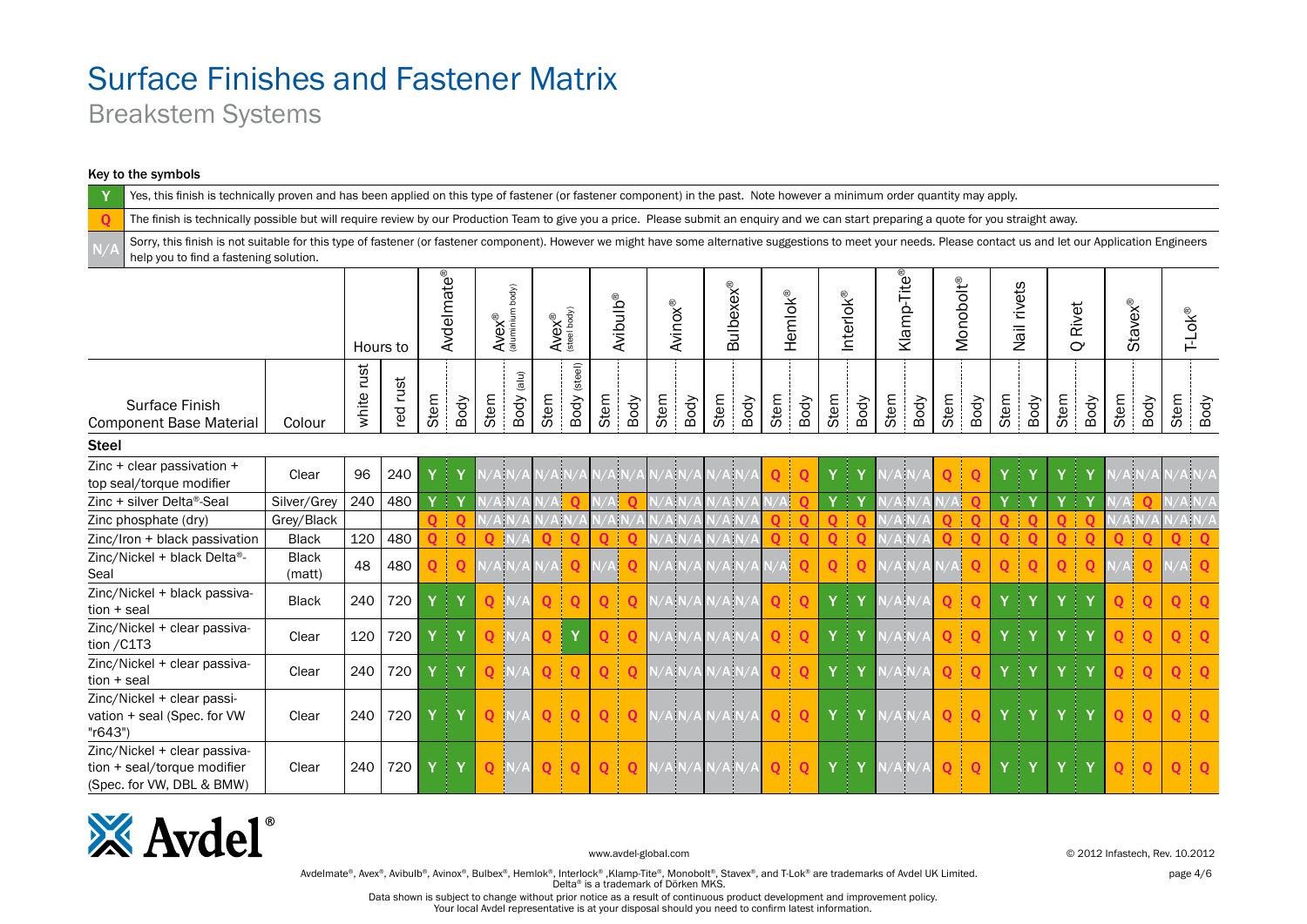Breakstem Systems

#### Key to the symbols

|              | Yes, this finish is technically proven and has been applied on this type of fastener (or fastener component) in the past. Note however a minimum order quantity may apply.                                                                                 |                    |               |            |            |            |         |                                                                       |      |              |                      |          |                |        |                  |      |             |          |           |                                      |                       |      |             |                   |                       |          |                |      |                     |
|--------------|------------------------------------------------------------------------------------------------------------------------------------------------------------------------------------------------------------------------------------------------------------|--------------------|---------------|------------|------------|------------|---------|-----------------------------------------------------------------------|------|--------------|----------------------|----------|----------------|--------|------------------|------|-------------|----------|-----------|--------------------------------------|-----------------------|------|-------------|-------------------|-----------------------|----------|----------------|------|---------------------|
| $\mathbf 0$  | The finish is technically possible but will require review by our Production Team to give you a price. Please submit an enquiry and we can start preparing a quote for you straight away.                                                                  |                    |               |            |            |            |         |                                                                       |      |              |                      |          |                |        |                  |      |             |          |           |                                      |                       |      |             |                   |                       |          |                |      |                     |
|              | Sorry, this finish is not suitable for this type of fastener (or fastener component). However we might have some alternative suggestions to meet your needs. Please contact us and let our Application Engineers<br>help you to find a fastening solution. |                    |               |            |            |            |         |                                                                       |      |              |                      |          |                |        |                  |      |             |          |           |                                      |                       |      |             |                   |                       |          |                |      |                     |
|              |                                                                                                                                                                                                                                                            |                    | Hours to      |            | Avdelmate® |            |         | $AveX^{\circledR}$<br>(aluminium body)<br>$A$ <b>VeX</b> <sup>®</sup> |      |              | Avibulb <sup>®</sup> |          | <b>Avinox®</b> |        | <b>Bulbexex®</b> |      | Hemlok®     |          | Interlok® | Klamp-Tite®                          | Monobolt <sup>®</sup> |      | Nail rivets |                   | Rivet<br>$\mathbf{C}$ |          | <b>Stavex®</b> |      | $T-LOK^{\circledR}$ |
|              | Surface Finish<br><b>Component Base Material</b>                                                                                                                                                                                                           | Colour             | rust<br>white | rust<br>pa | Stem       | Body       | Stem    | $(\mathsf{a} \mathsf{u})$<br>Body                                     | Stem | Body (steel) | Stem                 | Body     | Stem           | Body   | Stem<br>Body     | Stem | Body        | Stem     | Body      | Stem<br>Body                         | Stem                  | Body | Stem        | Body              | Stem                  | Body     | Stem           | Body | Stem<br>Body        |
| <b>Steel</b> |                                                                                                                                                                                                                                                            |                    |               |            |            |            |         |                                                                       |      |              |                      |          |                |        |                  |      |             |          |           |                                      |                       |      |             |                   |                       |          |                |      |                     |
|              | Zinc/Nickel + clear passiva-<br>$tion + TnT 15$                                                                                                                                                                                                            | Clear              | 240           | 720        |            |            |         |                                                                       |      |              |                      |          |                |        |                  |      |             |          |           |                                      |                       |      |             |                   |                       |          |                |      | O                   |
|              | Zinc/Nickel + KTL                                                                                                                                                                                                                                          | Black (bright)     | 360           |            |            | റിറ        | $N/A$ N |                                                                       |      |              | $\sqrt{A}$           |          | 'Aİ            |        | ۱N               | /A   |             | $\Omega$ |           | ۸İ١                                  | Aļ                    |      |             | $\Omega$          | $\Omega$              | $\Omega$ | V/A            |      |                     |
|              | Zinc/Nickel no passivation                                                                                                                                                                                                                                 | Grey               | 24            | 500        |            | $Y \mid Y$ |         |                                                                       |      | $\Omega$     | $\Omega$             | $\Omega$ | N/A            |        | ۸ļ۱              | 0    | $\Omega$    | Y<br>Ť.  |           |                                      |                       |      | Y           | 4<br>$\mathbf{Y}$ | Y                     | † Y      |                |      | 0                   |
|              | Zinc/Nickel (6µm) + trivalent<br>black passivation + top seal                                                                                                                                                                                              | <b>Black</b>       | 72            | 240        |            | 4          |         |                                                                       | O    | $\Omega$     | $\Omega$             | O        |                |        |                  | 0    | $\mathbf 0$ | Y        |           |                                      | 0 I                   | റ    |             | 4<br>Y            |                       | Y<br>ł   |                |      | 0                   |
| + top seal   | Zinc/Nickel + trivalent black                                                                                                                                                                                                                              | <b>Black</b>       | 72            | 240        | Y          | 41         |         |                                                                       | 0    | $\Omega$     | $\mathbf 0$          | $\Omega$ |                |        |                  | 0    | O           | Y        |           |                                      |                       |      |             |                   |                       | Y        |                |      | 0                   |
|              | <b>Stainless Steel</b>                                                                                                                                                                                                                                     |                    |               |            |            |            |         |                                                                       |      |              |                      |          |                |        |                  |      |             |          |           |                                      |                       |      |             |                   |                       |          |                |      |                     |
|              | <b>Black Delta®-Seal</b>                                                                                                                                                                                                                                   | Black (matt)       |               | 480        |            | 4          |         |                                                                       |      |              |                      |          |                |        |                  |      |             |          |           |                                      |                       |      |             |                   |                       |          |                |      |                     |
|              | Black oxide and oiling                                                                                                                                                                                                                                     | <b>Black</b>       |               |            | Y          | .   Υ      |         |                                                                       | 4    |              | ۱h                   |          |                | Ł      | ψ                |      | dг          | Ÿ        | ÷.        |                                      |                       |      |             | 4                 | Y                     | † Y      |                |      |                     |
|              | Clean + nitric acid passivation                                                                                                                                                                                                                            | Natural<br>(shiny) |               |            |            | 4          |         |                                                                       |      |              |                      |          |                |        |                  |      |             |          |           |                                      |                       | 4    |             | 4                 |                       | T        |                |      |                     |
|              | Epoxy painting                                                                                                                                                                                                                                             | As required        |               |            |            | $\bullet$  |         | AIN                                                                   | ¢.   |              | ψ                    |          |                | Y      | ψ                |      | ψ           | Y        | † Y       | Ŵ                                    |                       |      | Y           | ∃Υ                | Y                     | † Y      |                | Y    |                     |
|              | Mechanical polishing                                                                                                                                                                                                                                       | Natural<br>(shiny) |               |            | Y          | 4          |         |                                                                       |      |              | ĄΝ                   |          | /Al            |        |                  |      |             | Y        |           | Ŵ                                    |                       |      |             | 1                 |                       | Ť<br>Y   |                |      |                     |
|              | Temper colouring                                                                                                                                                                                                                                           | Pale Straw         | n/a           | n/a        |            | $Y \mid Y$ |         |                                                                       | Ŵ    |              | VК                   |          | Y              | Ł<br>Y | ψN               |      | 'A N        | Y        | † Y       | $\overline{\overline{\mathsf{A}}}$ l | O                     | ിറ   | $\mathbf v$ | 4<br>$\mathbf{Y}$ | Y                     | Ł<br>Y   |                |      |                     |



www.avdel-global.com © 2012 Infastech, Rev. 10.2012

Avdelmate®, Avex®, Avibulb®, Avinox®, Bulbex®, Hemlok®, Interlock®, Klamp-Tite®, Monobolt®, Stavex®, and T-Lok® are trademarks of Avdel UK Limited. page 5/6 Delta® is a trademark of Dörken MKS.